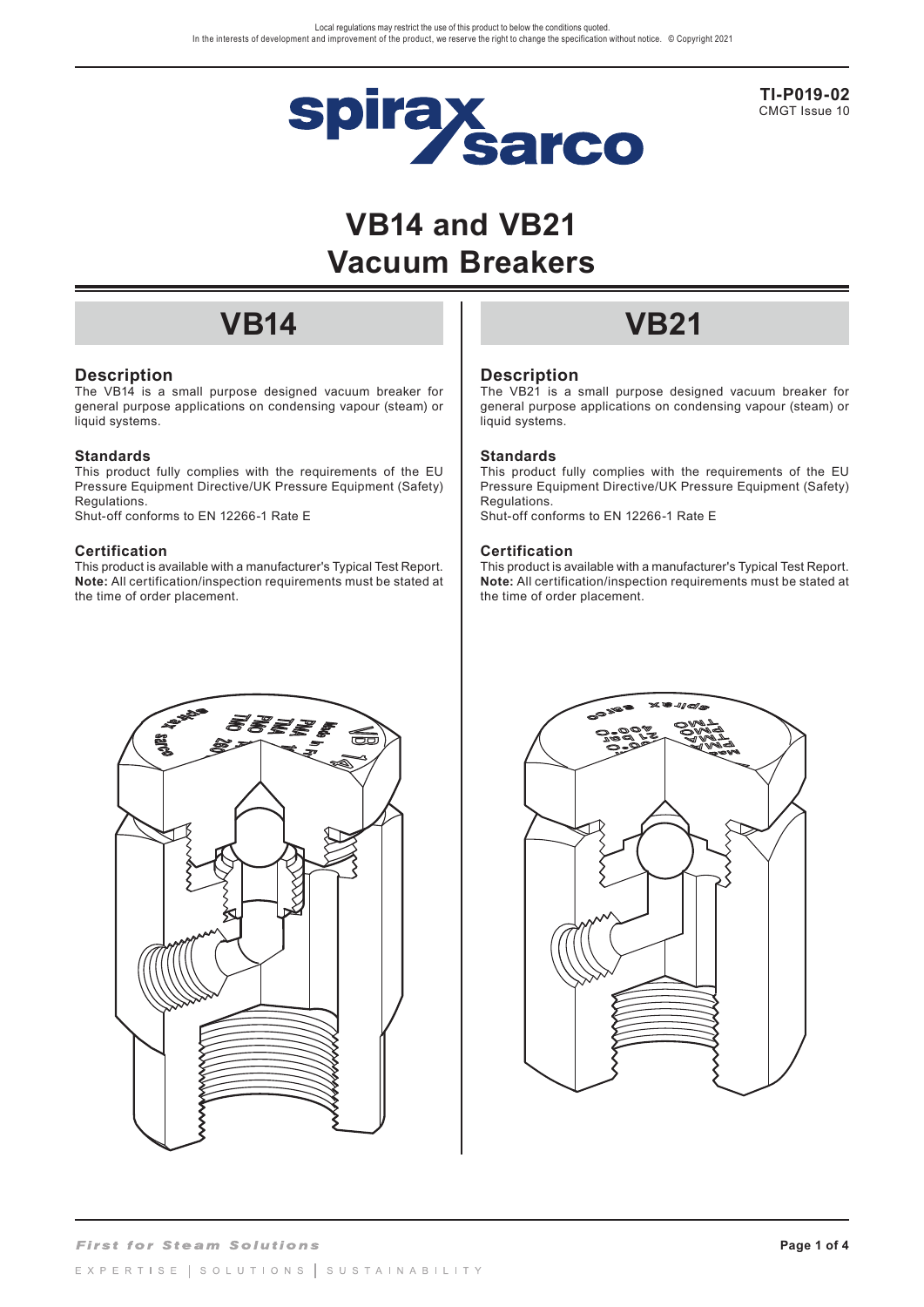# **Sizes and pipe connections**

| $\frac{1}{2}$ " | (system connection) screwed BSP or NPT.    |  |
|-----------------|--------------------------------------------|--|
| $\frac{1}{8}$ " | (air inlet connection) screwed BSP or NPT. |  |



The product **must not** be used in this region.

|            | Body design conditions                                             | <b>PN16</b>       |
|------------|--------------------------------------------------------------------|-------------------|
| <b>PMA</b> | Maximum allowable pressure                                         | 16 bar g @ 180 °C |
| TMA        | Maximum allowable temperature                                      | 260 °C @ 7 bar g  |
|            | Minimum allowable temperature                                      | $-196 °C$         |
| <b>PMO</b> | Maximum operating pressure for<br>saturated steam service          | 14 bar q          |
| TMO        | Maximum operating temperature                                      | 260 °C @ 7 bar q  |
|            | Minimum operating temperature                                      | 0 °C              |
|            | <b>Note:</b> For lower operating temperatures consult Spirax Sarco |                   |
|            | Designed for a maximum cold hydraulic test pressure of 24 bar g    |                   |

# **VB14 VB21**

# **Sizes and pipe connections**

|                 | (system connection) screwed BSP or NPT.    |
|-----------------|--------------------------------------------|
| $\frac{1}{8}$ " | (air inlet connection) screwed BSP or NPT. |

# **Pressure/temperature limits Pressure/temperature limits**



The product **must not** be used in this region.

|            | Body design conditions                                             | <b>PN25</b>       |
|------------|--------------------------------------------------------------------|-------------------|
| <b>PMA</b> | Maximum allowable pressure                                         | 25 bar g @ 120 °C |
| TMA        | Maximum allowable temperature                                      | 400 °C @13 bar q  |
|            | Minimum allowable temperature                                      | $-48 °C$          |
| <b>PMO</b> | Maximum operating pressure for<br>saturated steam service          | 21 bar q          |
| <b>TMO</b> | Maximum operating temperature                                      | 400 °C @ 13 bar q |
|            | Minimum operating temperature                                      | 0 °C              |
|            | <b>Note:</b> For lower operating temperatures consult Spirax Sarco |                   |
|            |                                                                    |                   |

Designed for a maximum cold hydraulic test pressure of 38 bar g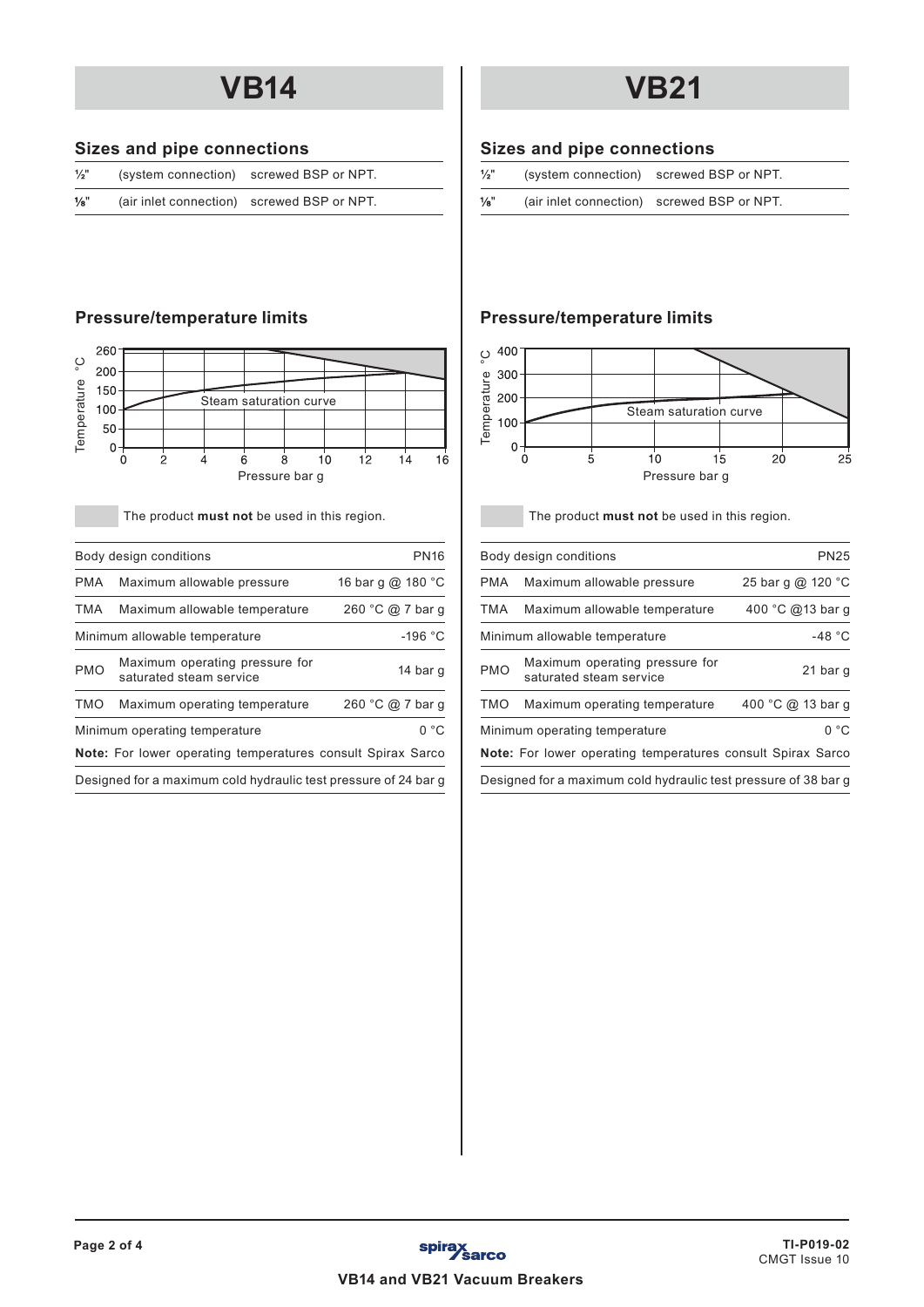# **VB14 VB21**

## **Materials**

|   | No. Part   | Material        |                                     |
|---|------------|-----------------|-------------------------------------|
|   | Cap        | <b>Brass</b>    | Cu Zn 39 Pb3                        |
| 2 | Valve      | Stainless steel | Z 100 CD 17                         |
| 3 | Valve seat | Stainless steel | Z <sub>15</sub> CN <sub>16</sub> 02 |
|   | Body       | <b>Brass</b>    | Cu Zn 39 Pb3                        |
|   | Gasket     | Stainless steel | AISI 304                            |
|   |            |                 |                                     |



# **Capacity**



## **Materials**

| No. Part | <b>Material</b> |            |
|----------|-----------------|------------|
| Cap      | Stainless steel | AISI 303   |
| Valve    | Stainless steel | AISI 440 C |
| Body     | Stainless steel | AISI 303   |
| Gasket   | Stainless steel | AISI 304   |
|          |                 |            |



# **Capacity**